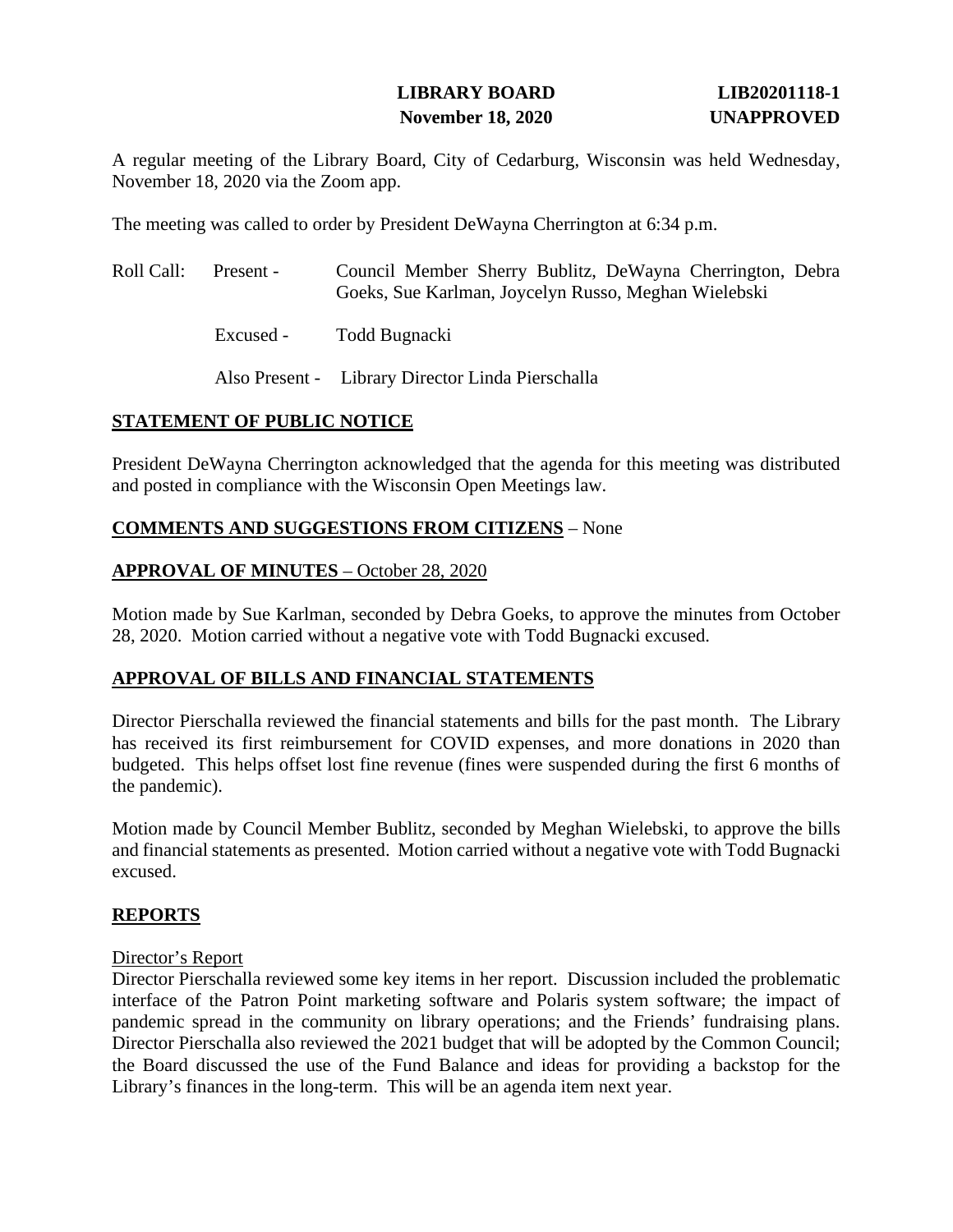#### **LIBRARY BOARD LIB20201118-2 November 18, 2020 UNAPPROVED**

#### School Report

None presented at the meeting. Director Pierschalla will forward information from Todd Bugnacki after the meeting.

#### **NEW BUSINESS**

#### **Discuss Review Process and Format for Evaluation of Library Director, and Action Thereon** DeWayna Cherrington asked the Board members to give her feedback about the Director's performance using a form she will email; the deadline to respond is mid-December.

#### **ADJOURNMENT**

Motion made by Council Member Bublitz, seconded by Sue Karlman, to adjourn the meeting at 7:55 p.m. The motion carried without a negative vote with Todd Bugnacki excused.

> Debra Goeks **Secretary**

adk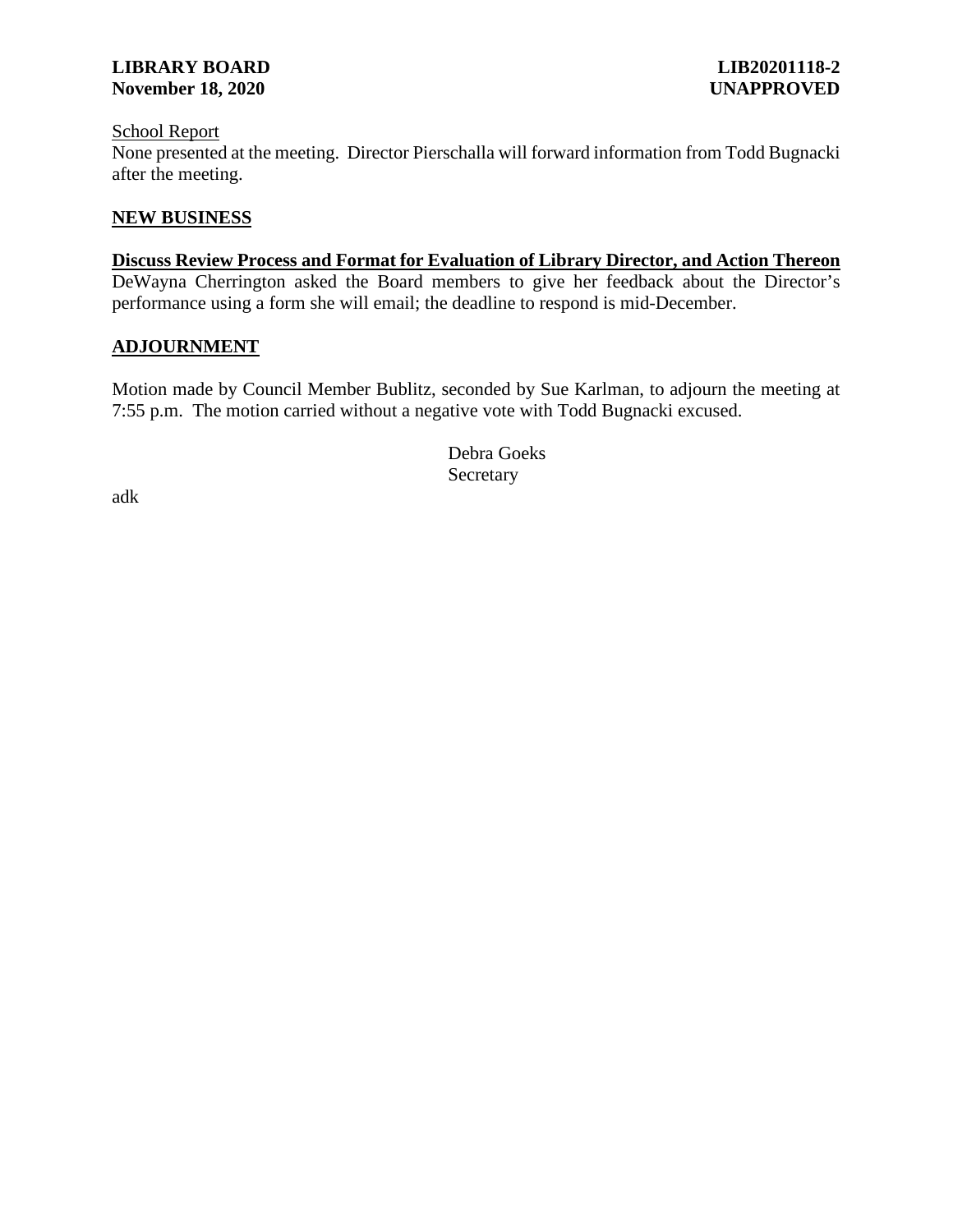## **Public Library Update November 18, 2020**

## **Elementary schools**

At Parkview, we have begun piloting in person socially distanced book checkouts in the library with second grade students. Each class is divided into two cohorts, fewer students coming to the library together allows us to more safely facilitate library services. We are hoping to expand this to additional grades after working through any necessary adjustments. We are excited to be promoting the Cedarburg Public Library's winter reading challenge, "Snow Better Time to Read" which begins Monday December 14th and runs until the last day of January the 31, 2021. We will be sharing the promotional video the Cedarburg Public Library is creating with our students. This is a great opportunity for students to engage in a worthwhile enjoyable activity during these challenging times.

# **Thorson**

Thorson has Library Monday-Friday K4-5th grade. The classes are separated into cohorts A and B. Library Cohorts are on a bi-weekly schedule. During Library, the students who are virtual or in classrooms, are working on choice boards created by the IMC media specialist. The skills on the choice boards include literature, writing, tech skills, coding, and stem. At Thorson, we are also excited to promote the CPL's winter reading challenge. Each class will watch the video during their library time

## **Webster**

7th & 8th Grade Social Studies students began a research project. The students had an initial lesson on pre-search and using the Gale database to explore topics and dig into the topics to narrow the scope of the subject. In each class students were reminded about the resources that are available to them through the public library. They have been reminded that the public library is a wonderful source for them to utilize both virtually and/or in person if they have questions about research or need access to resources. At Webster, we are also excited to promote the CPL's winter reading challenge. Each class will watch the video and we will promote the challenge on our morning announcements leading up to the start date.